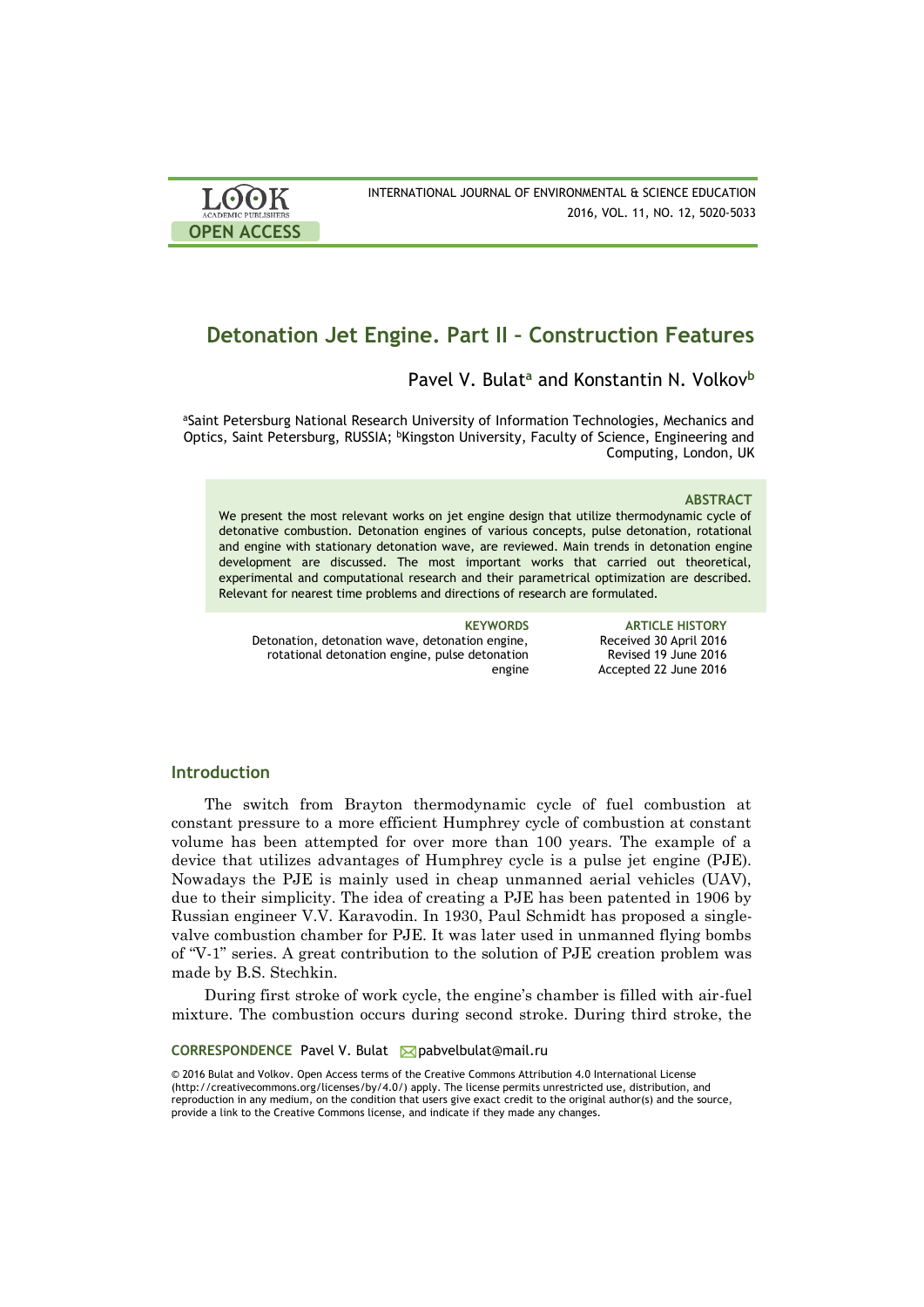#### 60 INTERNATIONAL JOURNAL OF ENVIRONMENTAL & SCIENCE EDUCATION 5021

combustion front runs through combustion chamber, increasing pressure inside of it at constant volume. At fourth stroke the work medium expands performing useful work. During fifth and sixth stroke, the combustion chamber is purged with fresh air.

Despite the high energy conversion efficiency of fuel combustion itself, the total useful work of PJE is significantly lower than that of gas turbine engine (GTE). It is because the compression of air-fuel mixture occurs in simple isentropic compression waves that are relatively long. As a result the pulse occurrence frequency of PJE is rather low which results in low energy conversion efficiency. The detonation engine utilizes a cycle that is similar to Humphrey cycle. The typical constructions of detonation engines and the tendencies in their development are reviewed below.

This review continues a series of authors' works on detonation engines (Bulat & Ilina, 2013; Bulat & Prodan, 2013; Bulat, 2014).

## **Literature Review**

The logical development of PJE idea is pulse detonation engine, in which compression waves are changed to shock waves. It worth to mention, despite that classic pulse detonation engine (PDE) has high thermodynamic efficiency of a single pulse, it also has all of the flaws typical for pulse jet engine: low pulse occurrence frequency of shock waves and as a result low integral thrust efficiency.

The most basic case of PDE is a pipe filled with fuel and oxidizer mixture (Nicholls, Wilkmson & Morrison, 1957). The mixture detonation is initiated at the start of each cycle with powerful enough energy source. The pulse occurrence frequency varies between 10 and 100 Hz. The injectors of fuel and oxidizer are located at the seal end of the pipe. After pipe is filled with a mixture the detonation is initiated at the open or sealed end of the pipe. The pressure caused by detonation product on sealed end produces thrust. In set of cases the nozzle is not required at all. The velocity of detonative piston exceeds the speed of conventional combustion by an order of two. The cycle frequency is varied via independent detonation initiation using controlled ignition system.

After the mixture ignition the combustion transition to detonation occur at significant distance from sealed end, and detonation wave velocity doesn't immediately reach the value of established Chapmen-Jouguet detonation (Levin et al., 1998; Eidelman & Grossman, 1992). The mixing of fuel and oxidizer doesn't occur instantly, and thus the special measures to reduce the mixing time are required.

The difference of actual PDE cycle from an ideal one (Fig. 2) consists in that the pipe is only partially filled with combustion mixture, and detonation initiation is not instant and takes some time. The maximum values of pressure and detonation velocity are lower than that of an ideal cycle. Pipe purge from combustion products takes time, and as a result the residue from previous cycle dilutes combustible mixture, lowering the detonation wave intensity of next cycle.

In addition, the detonation engine based on traditional detonative pipes, have inherently low pulse occurrence frequency (below 100 Hz), and as a result the time during which combustion occur is low, compared to characteristic time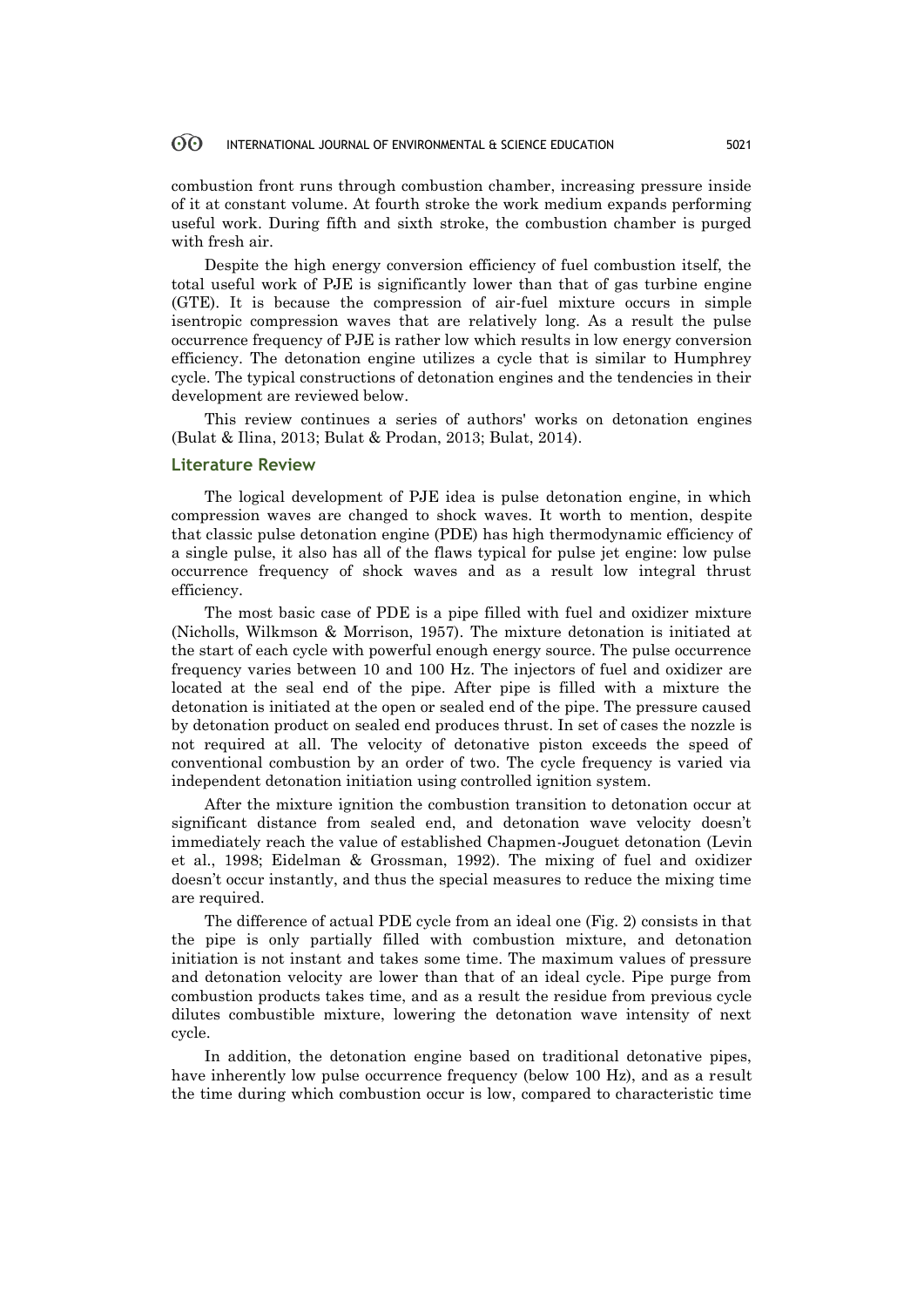of the cycle. Thus, despite high energy conversion efficiency of the combustion itself, the total integral energy conversion efficiency of PDE is low.

Quasi-stationary and two-dimensional non-stationary models, designed to study work cycle of pulse detonation engine, has been formulated in V.V. Mitrofanov & S.A. Zhdan's, work (2004). The formula of specific impulse is derived, and calculations of engine thrust characteristics were carried out. At flight Mach numbers below 3.6 and compressions rate lower than 80 the engine thrust characteristics appear to be higher than that of a ramjet with subsonic combustion. With increase of compression rate the advantage of pulse detonation engine gradually decreases.

The detailed study of detonation initiation and maintenance in PDE, that uses hydrocarbon fuel, are carried out in the works (Schauer et al., 2005; Schauer, Stutrud & Bradley, 2001; Ting, Bussing & Hinkey, 1995). The establishment of self-maintaining detonation wave requires the reduction of distance at which deflagration to detonation transition (DDT) occurs. The DDT in gas mixture was studied in numerous works (Helman, Shreeve & Eidelman, 1986; Yageta, Shimada & Matsuoka, 2011; Zhukov & Starikovskii, 2005). To speed up the transition the spirals and obstructions are installed into the pipe, which leads to intensification of turbulent transfer, and also the wall perforation is conducted.

The size of pulse engine widely varies, and their functioning if permitted at low and high Mach numbers. The design complexity consists of the requirement of fast combustion chamber filling with fuel-oxidizer mixture and fast purge of combustion products. The heat exchange and friction losses are usually taken into account when detonation occurs in relatively long pipes. For instance, at length to diameter ratio of L/D=50 the specific impulse equals to 90% of the theoretic value (Kawane et al., 2011).

The main goal of the modern stage is to develop engines with shock wave occurrence frequency in combustion chamber.

One of the simple solutions is a switch from one detonation pipe to an assembly of multiple pipes (Fig. 1).



**Figure 1.** A model of multi-piped PDE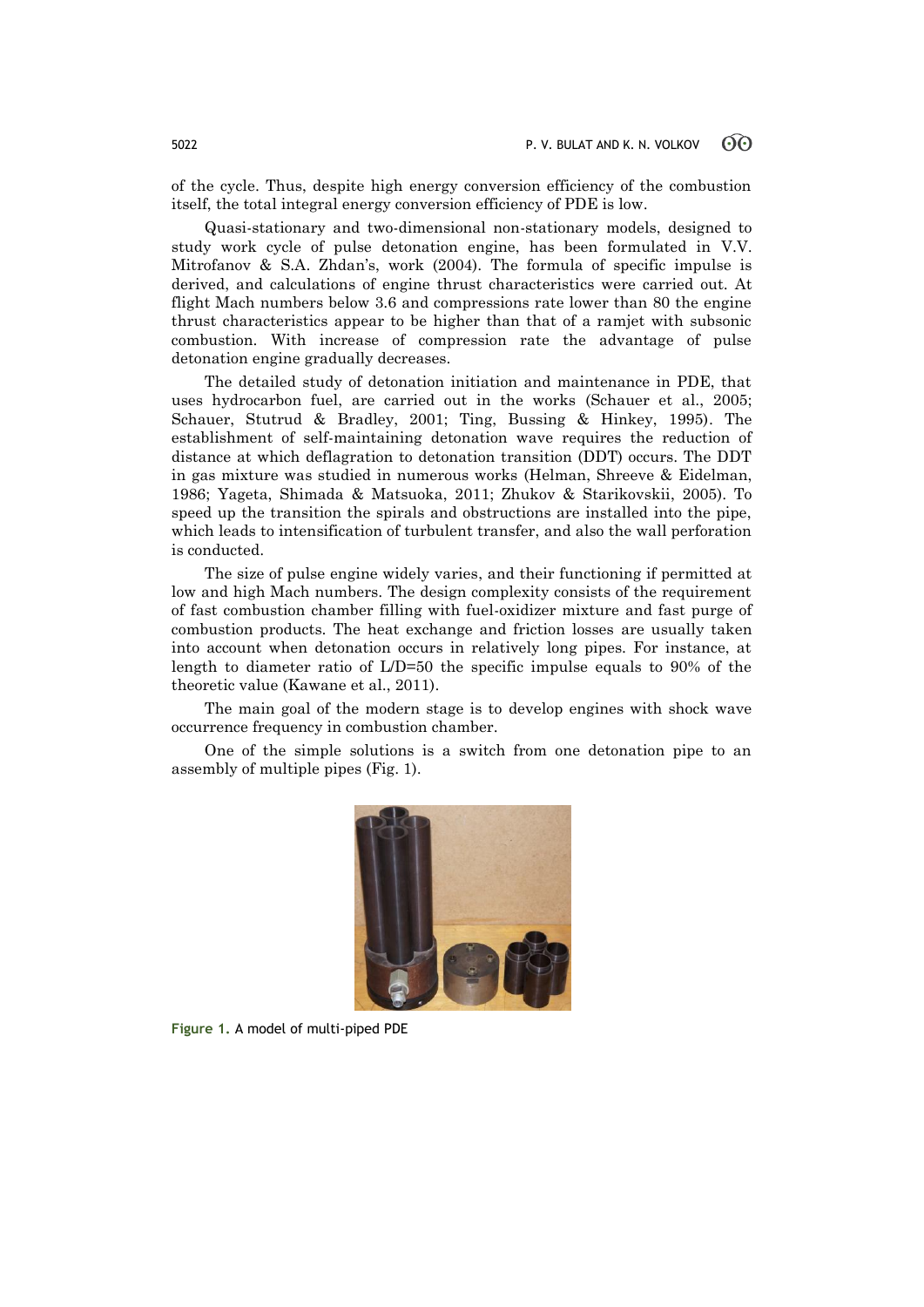#### $\odot$ INTERNATIONAL JOURNAL OF ENVIRONMENTAL & SCIENCE EDUCATION 5023

With such engine setup in all detonation chamber the process queue is cycled. The process phase shift in different detonation chamber reduces pulsing of jet thrust and noise.

The alternative direction is a resonant engine. In work of V.A. Levin, Yu.I. Nechaev & A.I. Tarasov (2001) is a description of a device, which doesn't have mechanic valves and controlled ignition system. The pulse process is realized via excitement of resonant high-frequency oscillation in gas-dynamic resonator (Fig. 2) that is periodically filled with air-fuel mixture, and heat emission occurs in over compressed detonation wave formed in a resonator (Larionov, Nechaev & Mokhov, 2007). Based on model tests carried out at Institute of Mechnaics of the Moscow State University the optimization of device's geometric size and parameters has been conducted.



**Figure 2.** Thrust module of resonant PDE

# *Aim of the Study*

The main aim is to highlight history of works on creation of fundamentally new engines that utilize thermodynamic cycle of detonative combustion.

## *Research questions*

To present the most relevant works on jet engine design that utilizes thermodynamic cycle of detonative combustion;

To review detonation engines of various concepts, pulse detonation, rotational and engine with stationary detonation wave;

To discuss main trends in detonation engine development;

To describe the most important works that carried out theoretical, experimental and computational research and their parametrical optimization;

To formulate relevant for nearest time problems and directions of research.

## *Method*

## *Rotational detonation engines*

The Continuous Detonation Wave Engine (CDWE) or Rotational Detonation Engine (RDE) that work not in a pulse but continuous mode, are the alternative to PDE. It seems, that Nichols was first to think of making the detonation wave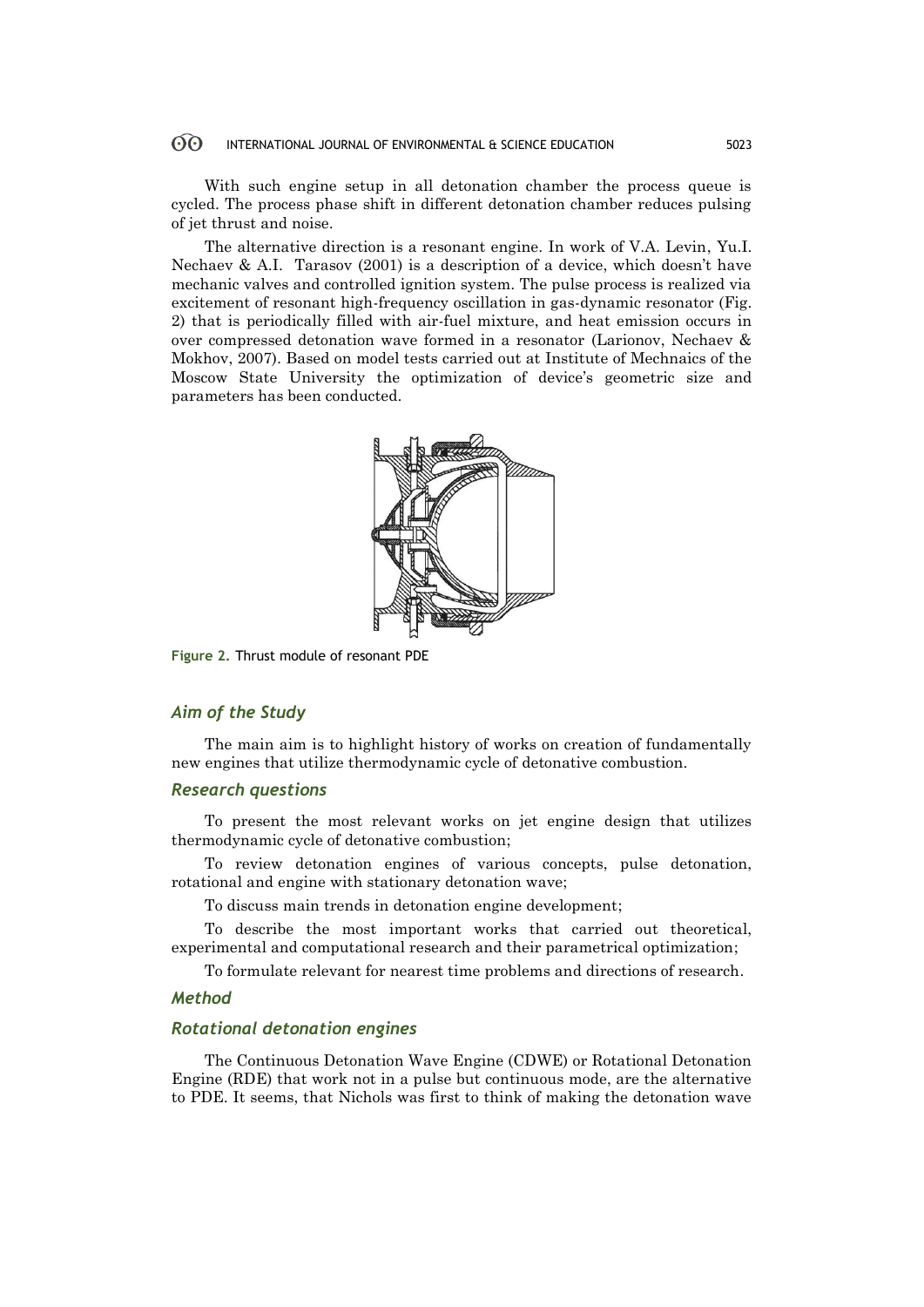to circle (Nicholls, Wilkmson & Morrison, 1957).He proposed jet engine construction, that consisted of two coaxial cylindrical channels (Fig. 3). From one end in between to cylinder the fuel mixture 1 is supplied, and combustion products 2 are removed from the other end. At the initial moment the detonation wave 3 is initiated, which moves circularly  $(\rightarrow)$  between two cylinders. The wave ignites fresh fuel mixture 4, which detonates and combusts in coaxial gap 6. The fuel mixture and combustion products are separated by tangential discontinuity 6. The interaction between detonation wave and tangential discontinuity generates an oblique wave that drags behind combustion product toward engine's exits. The outflow of combustion products creates jet thrust.



**Figure 3.** A schematic of Nichols RDE

To maintain stationary detonation wave its necessary for fuel and oxidizer mixture to form before the detonation wave finishes a full circle.

At the hydro-dynamics institution Siberian Branch of Russian Academy of Sciences the serial experiments has been conducted, and B.V. Voitsekhovsky, V.V. Mitrofanov & M.E. Topchiyan (1963) has acquired stable rotational detonation (the kerosene was used as a fuel). Based on the result of these experiments the concept of B.V. Voitsekhovsky rotational engine was proposed (Voitsekhovsky, Mitrofanov & Topchiyan, 1963). The engine consisted of a disk with a cylindrical gorge, covered by a transparent glass on top. The fuel mixture was supplied through a central channel, and combustion products were removed from sides (Fig. 4). During experiment it was found, the scheme of shock wave structure proposed by Nichols was incorrect. The combustion occurs not in a straight detonation wave, but in sequence of two triple shock wave configurations (Fig. 4).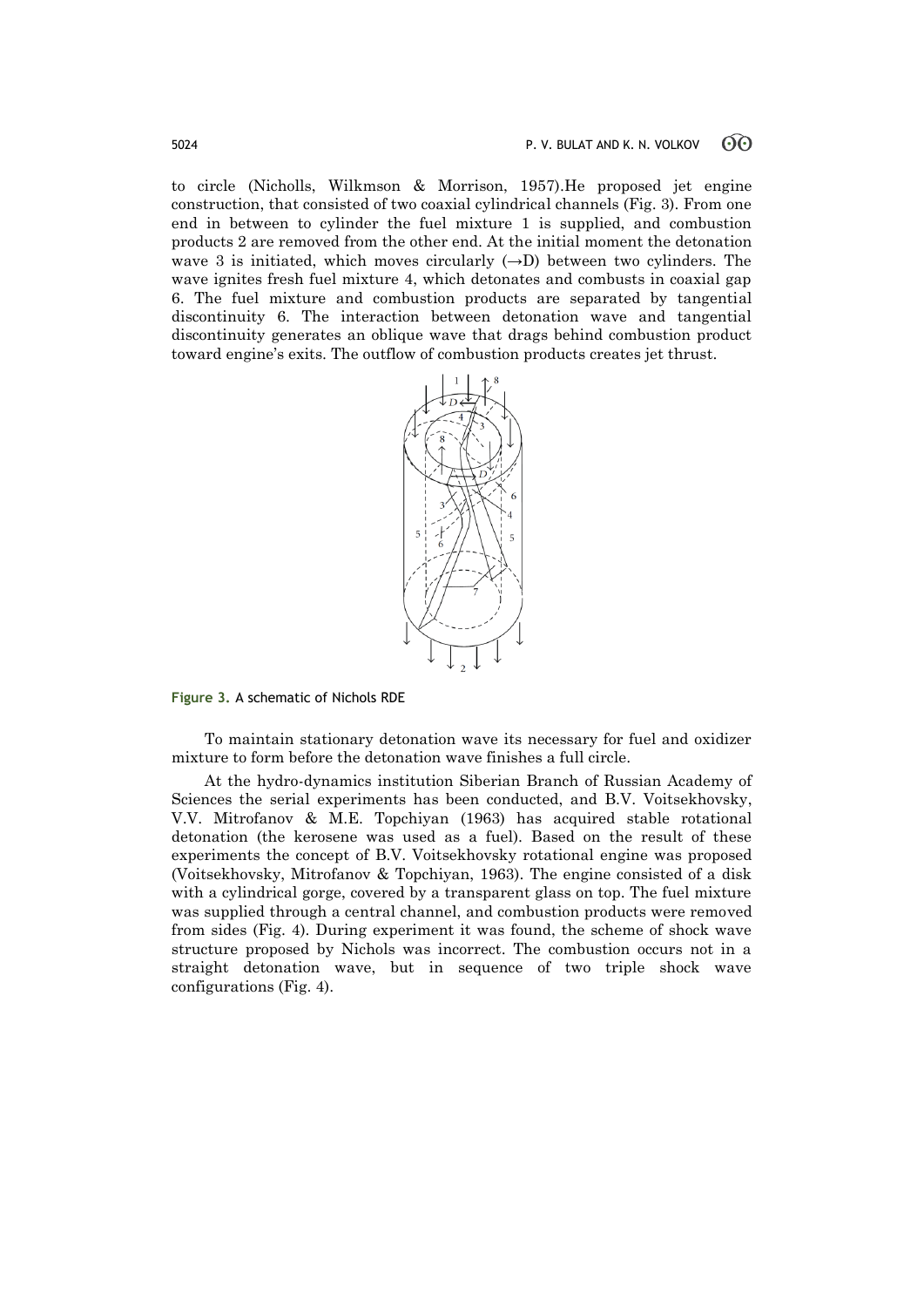

**Figure 4.** A real shock wave structure in rotational detonation engine

The detonation modeling in channels with convex and concave wall was conducted in works (Lee, Cho & Choi, 2008; Pan et al., 2011), and experimental detonation research on curved channels – in a work (Nakayama et al., 2012). The most detailed numerical research of rotational detonation's quality picture was carried out by D. Davidenko, I. Gökalp & F. Falempin (2008; 2011). He discovered a complex flow structure (Fig. 5) that is similar to two-dimensional scheme of B.V. Voitsekhovsky (Voitsekhovsky, Mitrofanov & Topchiyan, 1963) (Fig. 4) and is completely different to Nichols's scheme (Fig. 3, 5a).



**Figure 5.** An ideal (a) and real (b) flow picture of Nichols RDE

In the ideal Nichols scheme (Fig. 5a) fresh fuel mixture (light blue) is supplied into the gap between cylinders and detonates on a straight shock wave 3, height h of which is exactly equal to the thickens of fresh fuel mixture that hasn't reacted 4. The detonation products (red) are dragged by an oblique shock wave 5 towards engine exit 6.

The real flow picture (Fig. 5b) is far more complex. The leading shock waves 3 are in fact oblique. Depending on ratios between internal and external diameters, they can be reflected from internal surface regularly or generating Mach stem. In second case the combustion occurs only on Mach stems. In the flow the secondary shock waves are also present, that generates as a result of interaction between oblique shock waves with boundary layer on walls.

Depending on combustion chamber length L, mixture pressure of mass flow and composition the various detonation modes can be observed (Kindracki,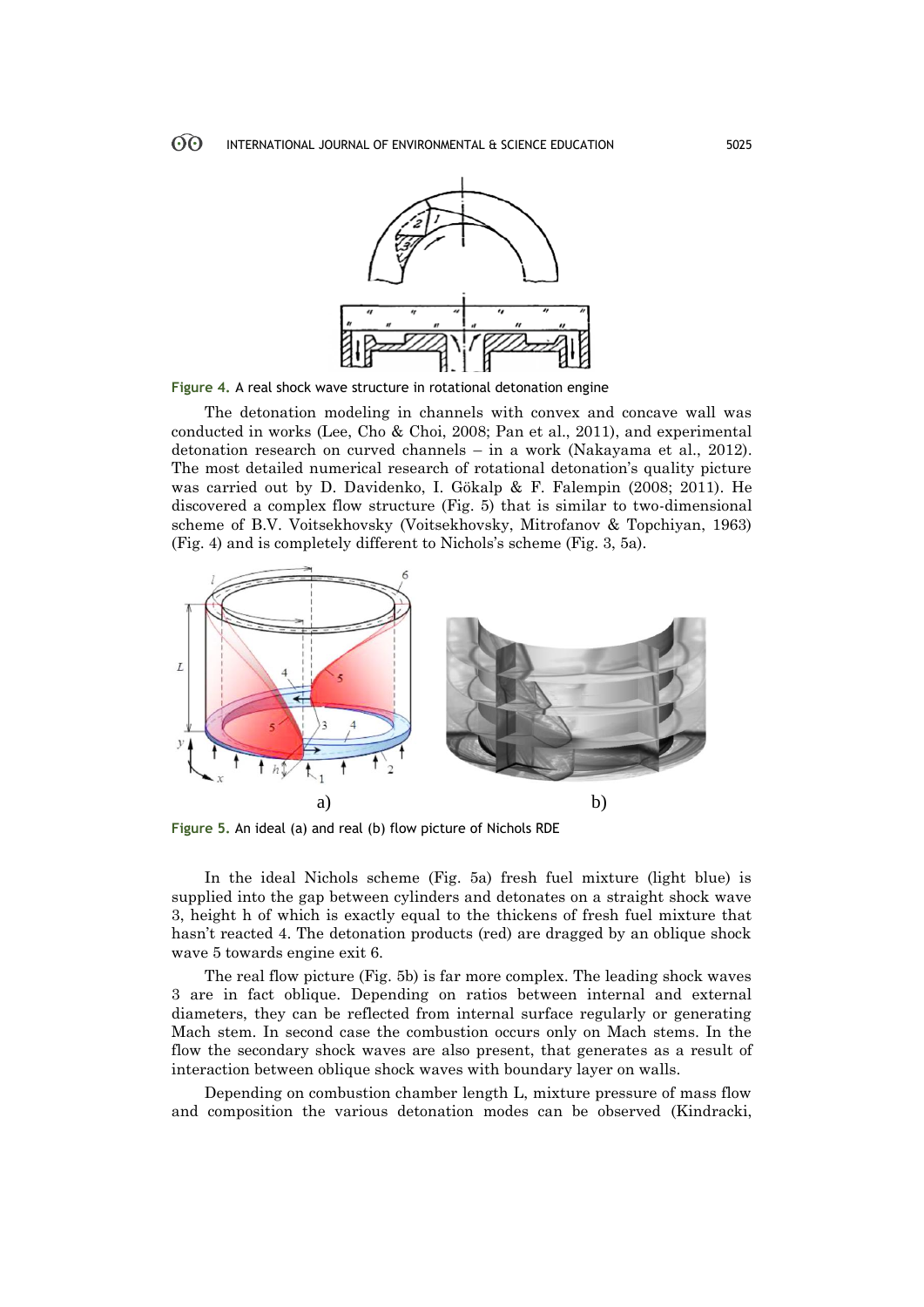Wolański & Gut, 2011). For detonation mode stability it is required for fueloxidizer mixture to occupy some length l (or volume) that is more than critical length  $l_*$ . In case of large enough combustion chamber and high mass flow the detonation mode is stable. Small combustion chamber and low mass flow lead to detonation fluctuation.

The detonation mode stability is characterized by wave number  $W = t_r / t_{m}$ where  $t_r = \pi d/D$  represents a time, during which a detonation wave with velocity D, makes a full circle around the cylinder of diameter d,  $t_{\text{mf}} = V_* / V_{\text{mix}}$ . The volume of critical region is equal to  $V_* = \pi (d_0^2 - d_i^2) / 4l_*$  and volume flow of fuel-oxidizer mixture is equal to  $V_{mix} = (m_F + m_O) v_{mix}$ , and thus the wave number is obtained from the equation  $W = 2V_{mix} / l_{*}hD$ . The indexes o and i represent diameters of outer and inner cylinder, and indexes F and O correspond to fuel and oxidizer.

At  $W=1,2,...,n$  in combustion chamber there are  $1,2,...,n$  detonation fronts, propagating in a same direction (at pressure distribution that corresponds to one circle there is one maximum).

In case when W<1, the detonation is unstable. After one circle around the cylinder, there won't be enough mixture to maintain the detonation, and it will start to fade. The decrease in velocity of detonation propagation leads to increase of time required for detonation front to make a full circle, which leads to volume increase of injected fuel-oxidizer mixture, which in turn increases detonation propagation velocity. The repetition of cycle leads to detonation fluctuation in combustion chamber (a galloping rotational detonation). At  $W \leq 1$  the detonation doesn't occur, and slow combustion of fuel-oxidizer mixture is observed. By varying chamber diameter and gap between cylinders for each type fuel mixture it is possible to setup a such geometry, so the combustion will be stable and cycle is repeating.

A large amount of experimental and computational research on rotational detonation, has been conducted followers of Bykovsky, S.A. Zhdan and E.F. Vedernikov (2010; 2006; 2013). They studied various fuel compositions, fuel injection designs, and flow visualization methods. This allowed proposing a concept of rotational detonation engine – demonstrator (Falempin et al., 2006).

In practice not only cylindrically shaped combustion chamber found their use, but also shaped like disks, double cones and more even complex shapes. Work of M. Hishida and P. Wolanski (2009) proposes a rotational engine setup where pretreated air and hydrogen are supplied separately, and detonation wave generation occurs not on the cylindrical surface but on the cone. The use of various hydrocarbon fuel is reviewed in a work of D. Schwer & K. Kailasanath (2013), and results of numerical calculations are compared to those of hydrogen in D. Schwer & K. Kailasanath work (2011).

The results of detonation modeling in cylindrical combustion chamber are presented in works (Schwer & Kailasanath, 2010; Shaoa, Liua & Wang, 2010; Tsuboi, Eto & Hayashi, 2007; Uemura, Hayashi & Asahara, 2013; Zhou & Wang, 2012; Zhou & Wang, 2013; Zhou, Wang & Wu, 2012).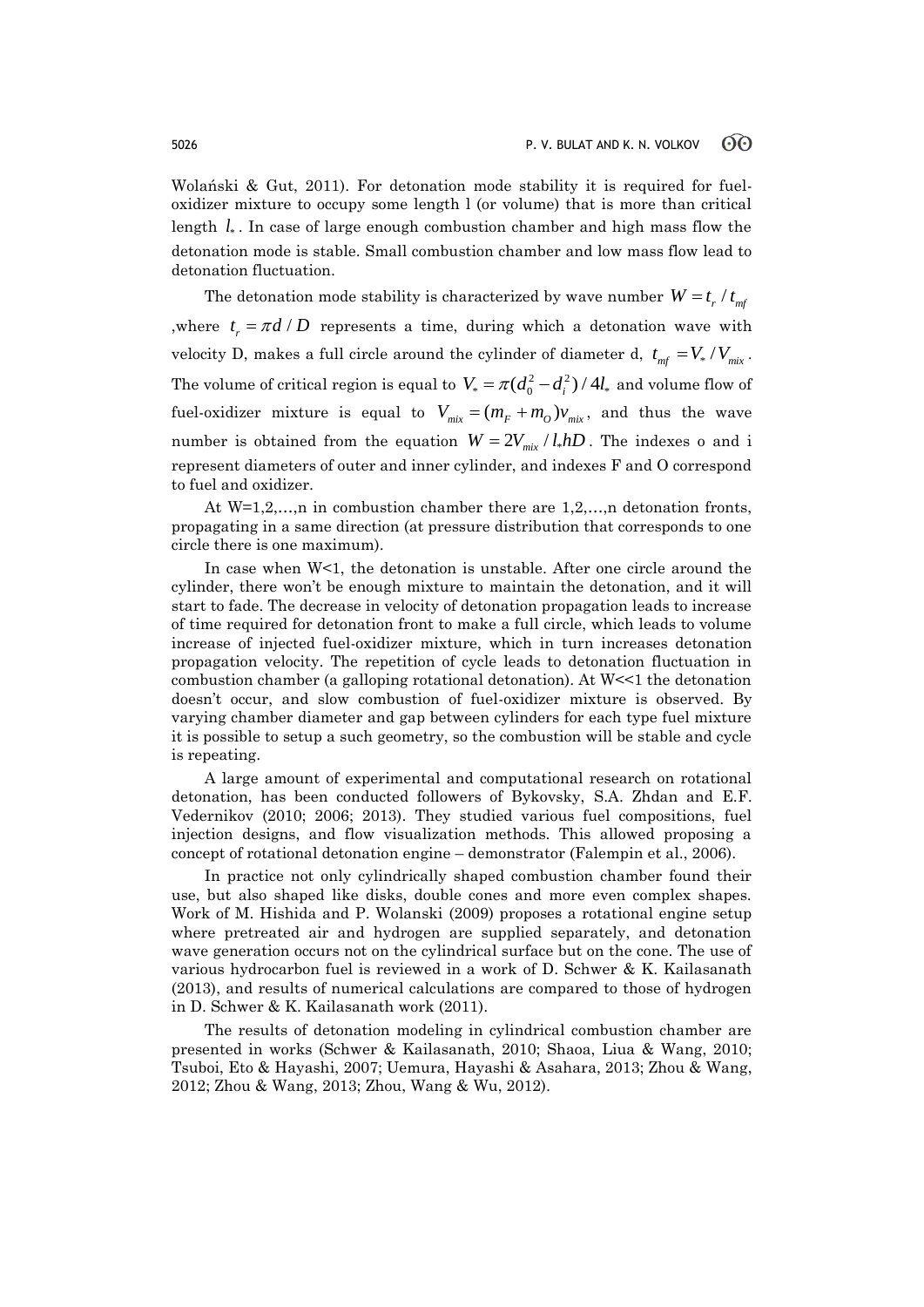#### $\odot$ INTERNATIONAL JOURNAL OF ENVIRONMENTAL & SCIENCE EDUCATION 5027

The numerical modeling is conducted with use of non-stationary Euler equations in two- (the gap between cylinders is far smaller than chamber length and cylinder diameters) or three-dimensional approximation, ignoring the viscosity. The simple and precise models of chemical kinetics are used in calculations. In some works a relative precise grid (cell sizes is 100-250 micron) is used, that allows to solve the structure of detonation wave.

The calculations are often conducted for hydrogen-oxygen mixture, because of well-known hydrogen combustion mechanism.

The influence of combustion chamber geometry on detonation wave propagation is examined in a three-dimensional approximation, which allows to identify the flow structure in radial direction. In case when gap between the cylinders is small enough the flow in radial direction appears to be weak.

With the gap increase the specific impulse is almost constant, while jet force rises linearly.

The change of combustion chamber length leads to the appearance of not only regular reflection but also a Mach reflection of shock wave from cylinder internal surface, also the Mach stem height increases with the increase of combustion chamber length. In addition, the specific volume and jet force vary in a rather narrow range. The increase of combustion chamber's length leads to decrease of combustion products axial velocity and change of chock wave structure near frontal end of the combustion chamber.

The RDE thrust has a rather low dependency on nozzle shape, but the higher thrust is achieved with de Laval nozzle.

Despite more than 40 years research history of CDE and RDE, the actual result are pretty much on the level of 1964. The share of detonation combustion doesn't exceed 15% of combustion chamber volume. The rest is slow combustion at conditions worse than optimal. As a result, the specific fuel consumption per unit of thrust is 30-40% higher than that of engines with traditional design. This problem can be solved by utilizing optimal triple shock wave configurations to organize the continuous detonation.

### **Data, Analysis, and Results**

## *Standing detonation wave engines*

The basic concept of standing detonation wave engine (SDWE) was proposed by R. Dunlap, R.L. Brehm & J.A. Nicholls (1958). The fuel is injected into supersonic flow and the detonation is stabilized by a wedge or other means. The combustion products expand in the nozzle and produce jet thrust. The engine design with formation of oblique shock wave (detonation driven ramjet or dramjet) is shown in Fig. 6.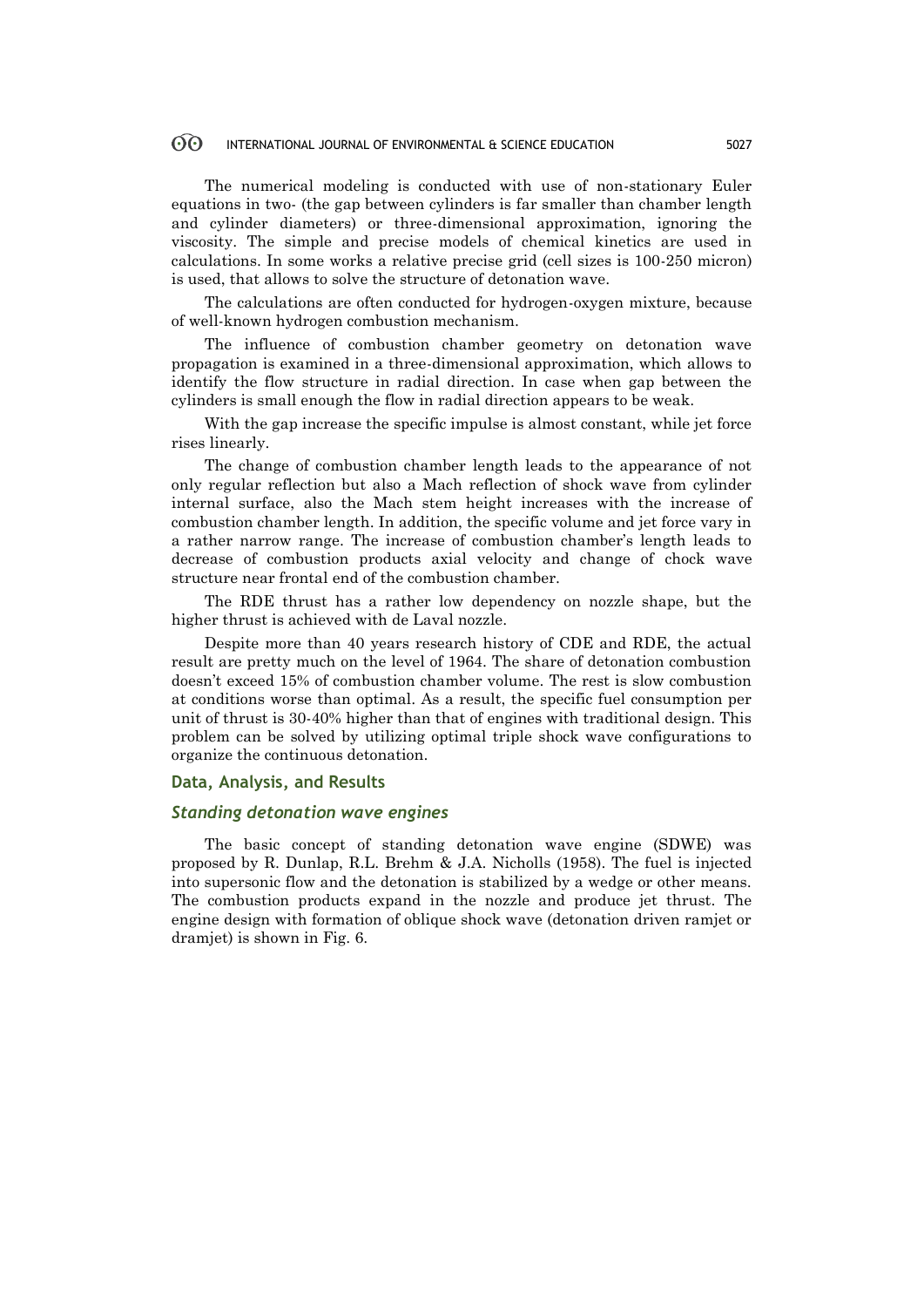

**Figure 6**. The ramjet engine design with formation of oblique shock wave

The result of numerical modeling, acquired in works (Cambier, Adelman & Menees, 1990; Jeung, Choi & Yoon, 1998) show that presented engine designs with formation of stationary shock waves, appear to function at Mach number around 5-7. Such Mach number range makes application of such engines limited.

Is it possible to create such conditions so that combustion behind the stationary shock system would also be stationary? This problem can be solved (Ivanov et al., 2006). For instance, by creating in the flow-through part of the combustion chamber (Fig. 7a) a system of symmetrically oblique incident shock waves, while in the central part of the combustion chamber cross-section, as a result of interaction between said waves, the over compressed detonation wave – Mach stem forms, height and position in the combustion chamber of which can be regulated. A detonative combustion occurs in the front of the formed detonation wave.

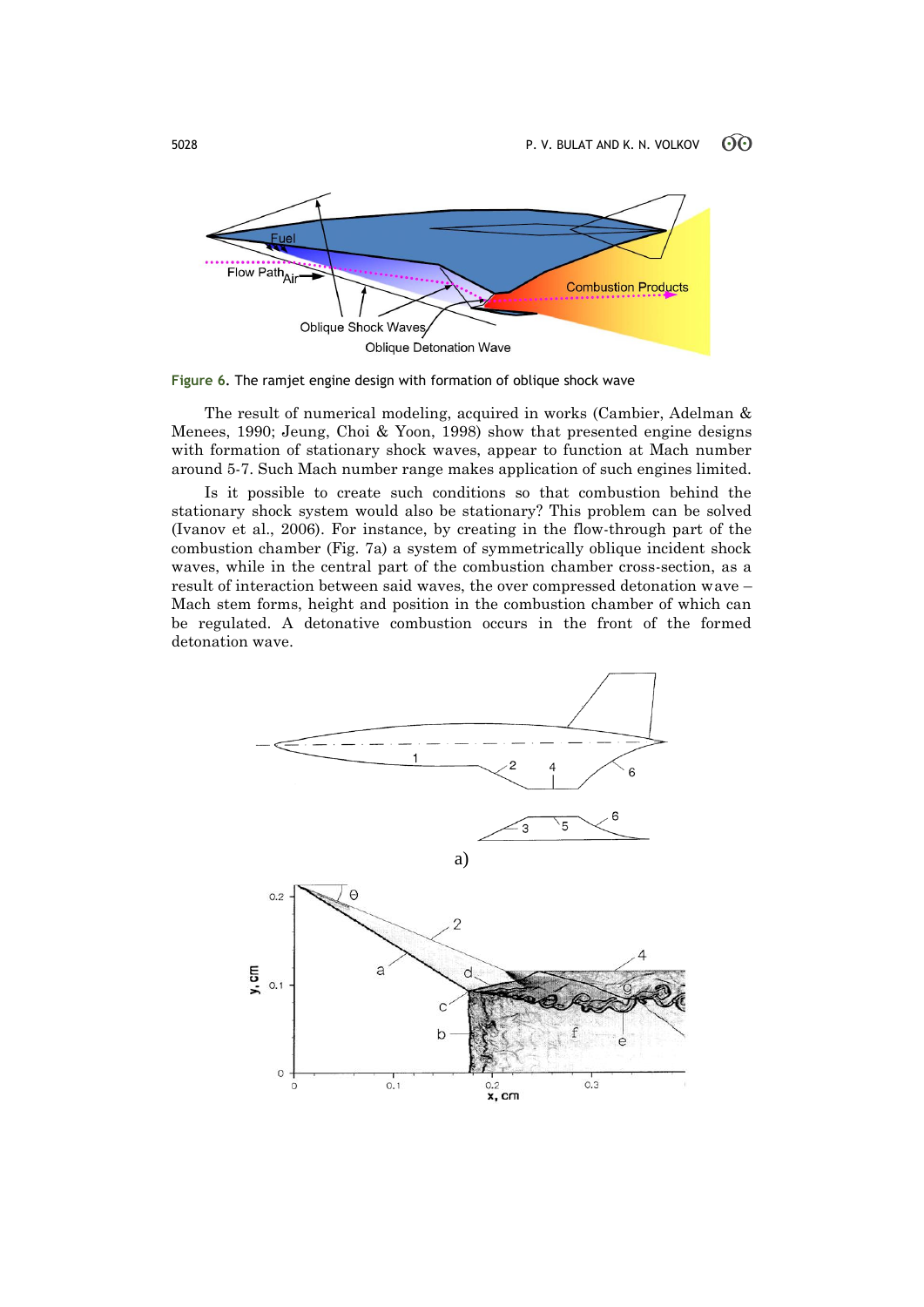**Figure 7.** A design of ramjet with straight detonation wave

1 – fuselage, 2 and 3 – wedge with adjustable slope angles, 4 – stationary wall of combustion chamber, 5 adjustable wall of combustion chamber, 6 nozzle,  $\theta$  - slope angle of surface wedge 2, a - incident shock wave, b - Mach stem, c - triple point, d - a reflect wave coming out of triple point, е – a contact discontinuity that splits flow in two in the flow-through part of the combustion chamber, f – flow of high temperature detonation that occurs in Mach stem b, g – a flow of gas mixture that didn't react "cold".

Fig. 7b shows flow structure in combustion chamber (the only upper part is presented) for model calculation of stoichiometric hydrogen-oxygen mixture flow. The Mach number of flow entering the combustion chamber is  $M = 5.5$ , static pressure is 0.2 atm.

The fuel consumption rate must be set in a way, that the Chapmen-Jouguet detonation wave Mach number of formed air-fuel mixture (М=МCJ) was lower than flow Mach number (М) of this mixture in the inlet section of combustion chamber. The results of calculations showed, that formation of stationary Mach stem is possible starting from value of М=3.15, and value of ratio М/МCJ=1.04 or higher. The SDWE operation modes, and dependencies on flight Mach number, wedges angle and number of oblique compression shocks (Ν-1,2,3) before wave "a" are shown in Fig. 8.



**Figure 8.** Operation modes of SDWE

PDW – pulse detonation wave, PSW – pulse shock wave, SDW – standing detonation wave, SSW – stationary shock wave

b)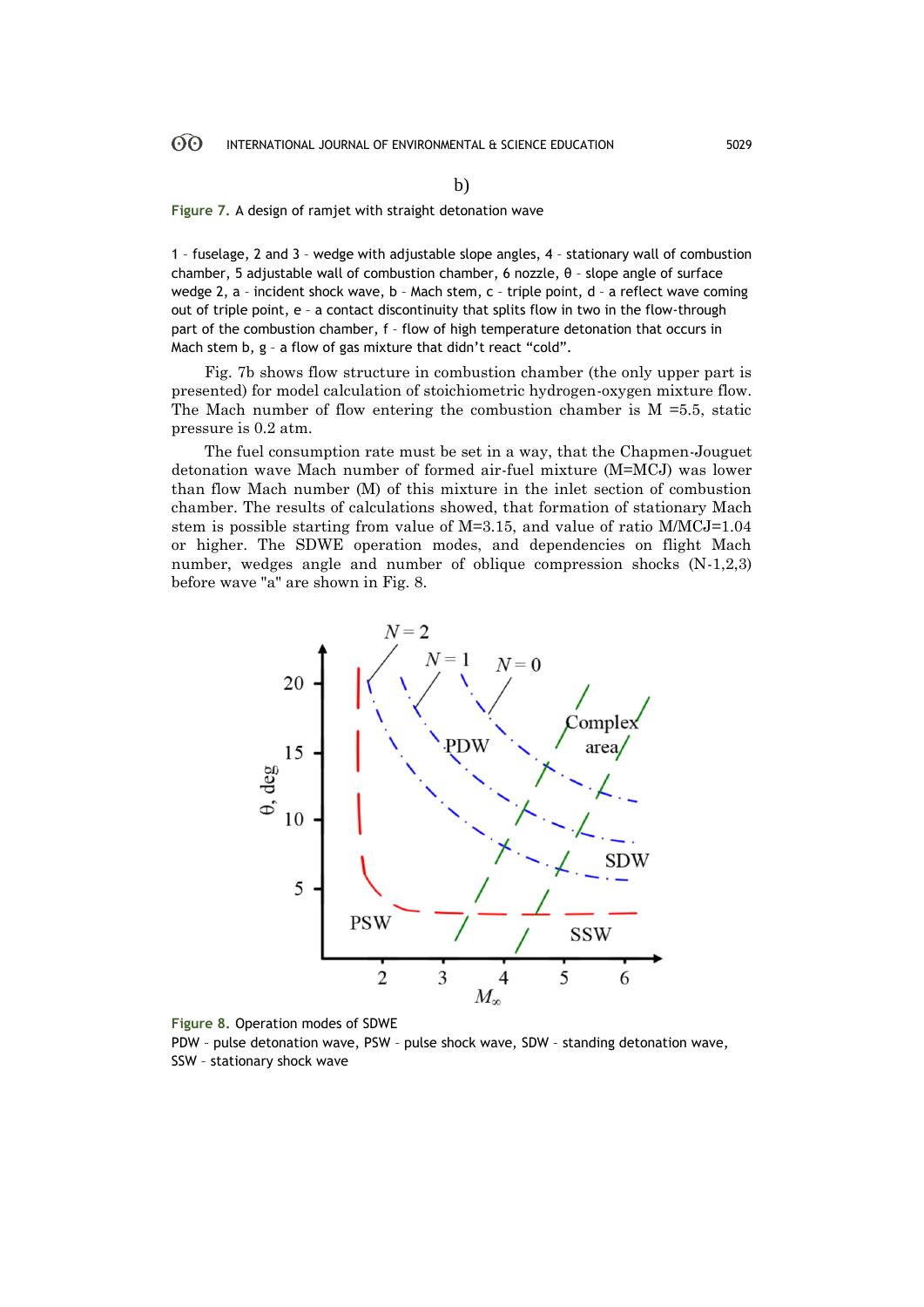At low intensity of oblique waves (low Mach numbers or low wedge angles) the detonation doesn't occur. The boundary of detonation modes is shown in Fig. 8 by red line. Non-stationary detonation modes (PDW) are separated from standing modes (SDW) by transition region that is shown in Fig. 8 by green lines. For stable operation the SDWE parameter (wedge angle and Mach number) must correspond to the region located to the right and higher of the region shown by blue line.

In Russia, the work on SDWE is conducted by ITPM and CIAM. The mathematical model of SDWE operation in pulse mode is described in a work (Alexandrov, Kraiko & Reent, 2001).

### **Discussion and Conclusion**

We reviewed the thermodynamic fundamentals and construction features of detonation engine of major types: pulse, rotational and standing detonation ramjets. The analysis of previous work allowed making following conclusions on the current state of the research:

- In rotational engine of Nichols or B.V. Voitsekhovsky (Voitsekhovsky, Mitrofanov & Topchiyan, 1963) design, the share of detonative combustion doesn't exceed 15% of combustion chamber volume. The rest of the chamber is occupied with slow combustion without shock wave which leads to unacceptable loss of total pressure. As a result the specific parameters are significantly lower than that of traditional engines operating in Brayton cycle.

- The idealization of shock wave structure, in which the combustion in detonative combustion chamber occurs, when assumed that detonation occurs in the front of straight detonation wave, doesn't match the reality even remotely. In the rotational engine the shock wave structure is two consequent triple shock wave configurations. During detonation propagation in pipe the front also is not plane, but a non-stationary continuously transforming combination of triple shock wave configuration.

- The self-maintaining detonation is characterized by the lower fuel compression rate. But for construction of an efficient heat engine, the highest possible compression rate is required, and thus its necessary to utilize over compressed detonation.

- The problem of detonation initiation and providing the shock wave occurrence with a set frequency is still relevant for PDEs.

- The direct calculation of non-stationary flows with shock and detonation wave in widespread commercial packages, based on standard difference scheme, is problematic because of strong shock waves by blurring the difference cells in first-order accuracy schemes and non-physical oscillation on shock waves in second-order accuracy schemes. In addition, during design of turbulence model the Navier-Stokes equations with averaged times are used, which describe flow of viscous gas, making it impossible from methodical point of view to calculate non-stationary shock wave process with relatively high accuracy. Thus, the new computational package must be developed, that is based on high-order difference schemes, stable on gas-dynamic discontinuity.

## **Implications and Recommendations**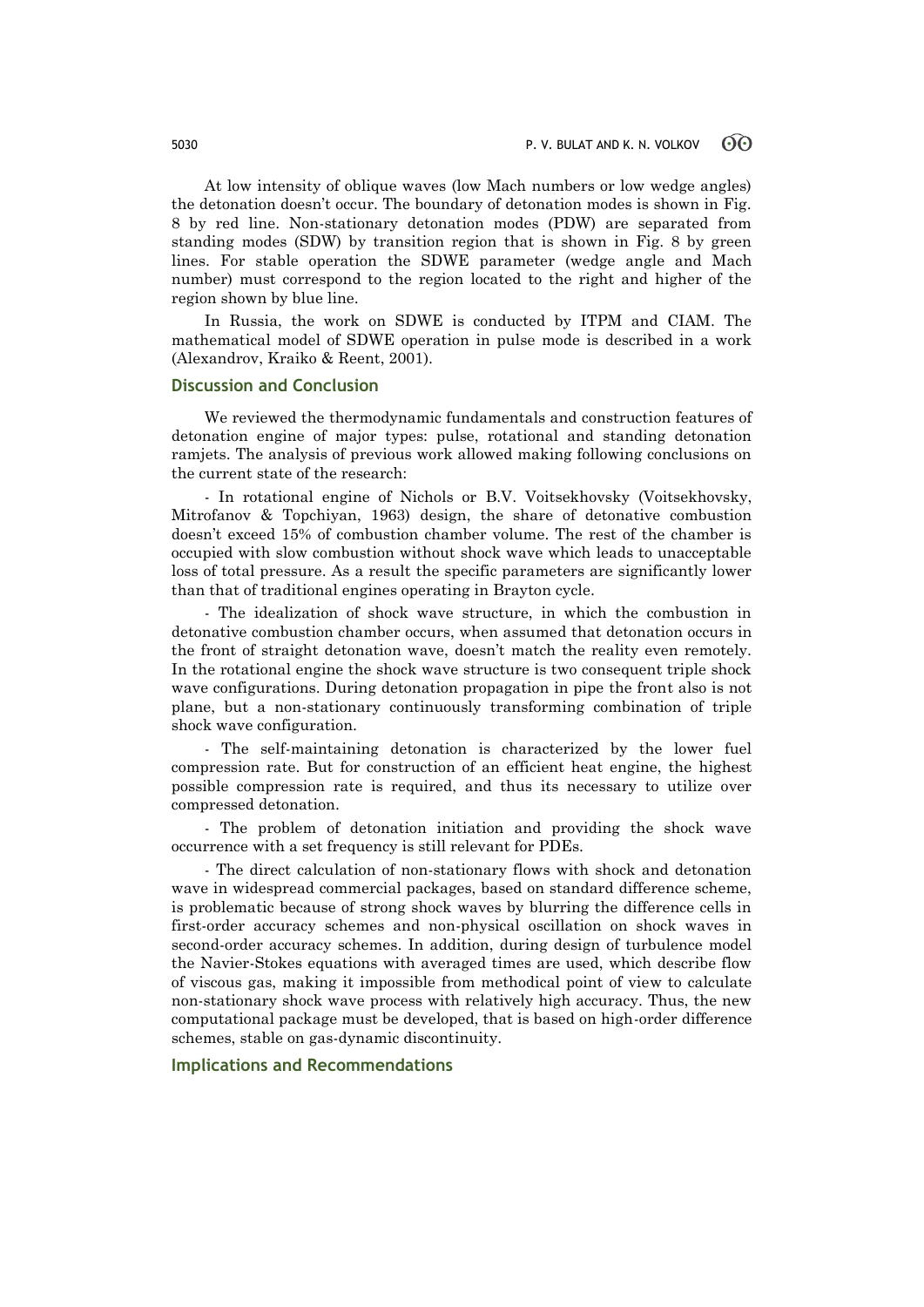#### $\odot$ INTERNATIONAL JOURNAL OF ENVIRONMENTAL & SCIENCE EDUCATION 5031

Based on what was said above, it's possible to formulate major research direction:

Research of detonation process in rotational engines with cylindrical combustion chamber:

- detonation wave propagation, cases of regular and non-regular reflection from wall (depending on the geometry);

- the influence of chamber geometry on detonation picture and specific impulse (the relative gap between cylinders, chamber's length, internal cylinder's radius).

Gas-dynamic initiation of combustion and detonation processes in channels with various geometry. Interaction of shock wave with concave spherical surface. The research of combustible mixtures ignition under the influence of a shock wave.

Detonation initiation with laser pulse in gas and gas-disperse mixtures. The research of excitement threshold's dependency on mixture composition, pressure, laser pulse parameters. The influence of dispersed phase characteristic on lowering the breakthrough threshold compared to pure gas.

The adjustment of numerical modeling of deflagration to detonation transition (DDT):

- Application of numerical modeling methods, based on Large-Eddy Simulation (LES).

- Research of DDT in particular geometric configurations.

- Comparison with data acquired by solving Reynolds-averaged Navier-Stokes equations, limited by differential turbulence modules.

### **Acknowledgments**

This study was financially supported by the Ministry of Education and Science of the Russian Federation (the Agreement No. 14.575.21.0057), a unique identifier for Applied Scientific Research (project) RFMEFI57514X0057.

## **Disclosure statement**

No potential conflict of interest was reported by the authors.

## **Notes on contributors**

**Pavel V. Bulat** is a PhD, Head of the International Laboratory of Mechanics and Energy Systems, Saint Petersburg National Research University of Information Technologies, Mechanics and Optics, Saint Petersburg, Russia.

**Konstantin N. Volkov** is Doctor of Technical Sciences, Lecturer at Faculty of Science, Engineering and Computing, Kingston University, London, UK.

### **References**

- Alexandrov, V. G., Kraiko, A. N. & Reent, K. S.. (2001). "Mathematical model of a supersonic pulsed detonation Ramjet engine. *High Speed Deflagration and Detonation: Fundamentals and Control, ELEX-KM Publ, Moscow*, 333-344.
- Bulat, M. P. & Ilina, T. E. (2013). The problem of creating detonation engine current trends in aerospace egine manufacturing. *Fundamental Research*, *10(10),* 2140-2142.
- Bulat, P. V. (2014). About the detonation engine. *American Journal of Applied Sciences, 11(8),* 1357- 1364.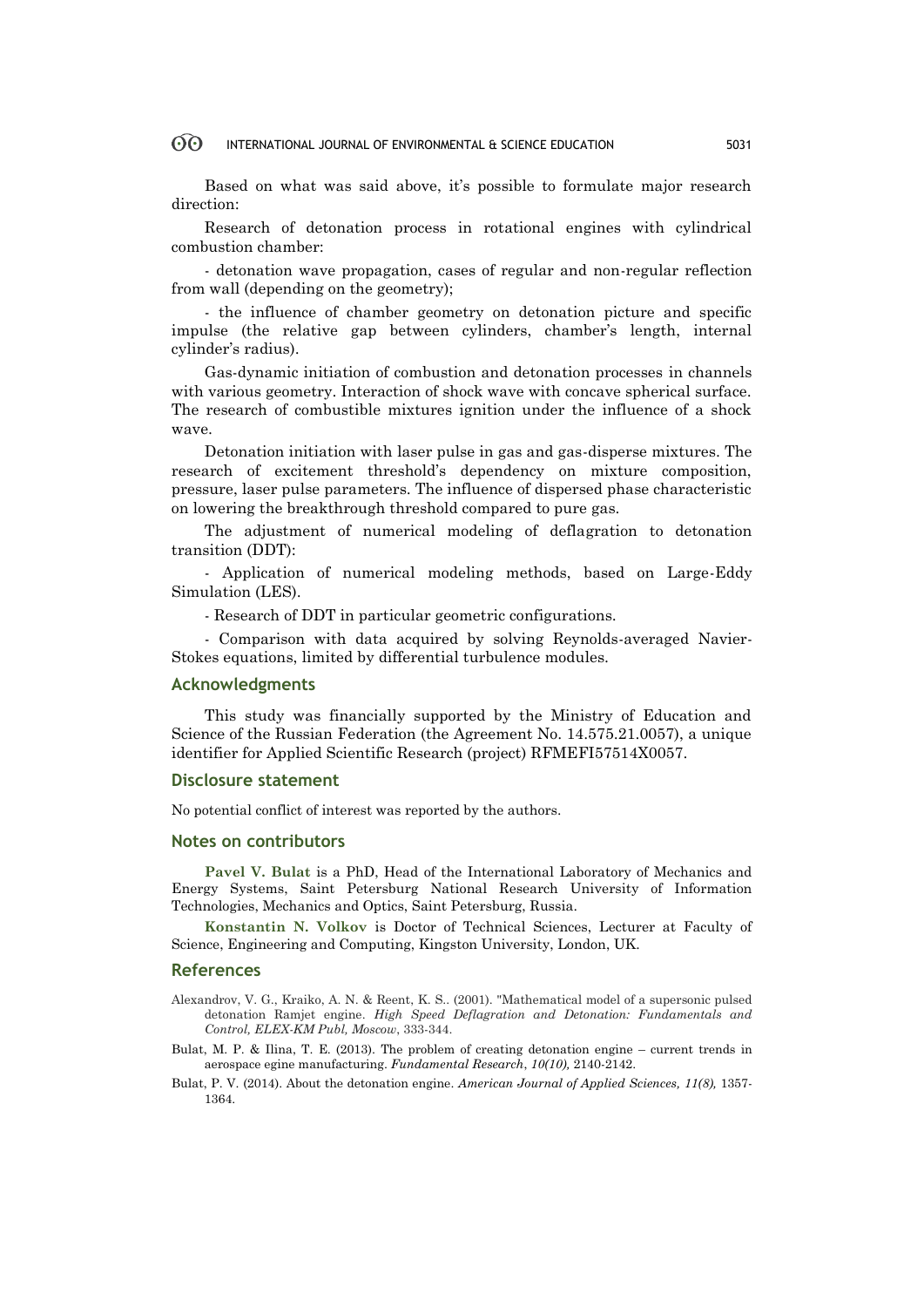- Bulat, P. V. & Prodan, N. V. (2013). Overview of projects detonation engines. Pulse ramjet engine. *Fundamental Research, 10(8),* 1667–71.
- Bykovsky, F. A., Zhdan, S. A. & Vedernikov, E. F. (2006). Continuous spin detonation of the fuel-air mixtures. *Combustion, Explosion and Shock Waves*, *4*, 107–15.
- Bykovsky, F. A., Zhdan, S. A. & Vedernikov, E. F. (2010). Continuous spin detonation of hydrogenair mixture with the addition of air in the mixing zone and products. *Combustion, Explosion and Shock Waves*, *1*, 60–68.
- Bykovsky, F. A., Zhdan, S. A. & Vedernikov, E. F. (2013). Reactive thrust during continuous detonation in the mode of air ejection. *Combustion, Explosion and Shock Waves*, *2,* 71–79.
- Cambier, J. L., Adelman, H. & Menees, G. P. (1990). Numerical simulations of an oblique detonation wave engine. *Journal of Propulsion and Power*, *6(3),* 315–23.
- Davidenko, D., Gökalp, I. & Falempin, F. (2011). Theoretical performance of rocket and turbojet engines operating in the continuous detonation mode. *Proceedings of 4th European Conference for Aerospace Sciences*, 8 p.
- Davidenko, D., Gökalp, I. & Kudryavtsev, A. (2008). Numerical study of the continuous detonation wave rocket engine. *Proceedings of 15th AIAA international space planes and hypersonic systems and technologies conference. AIAA Paper*, 2668-2680.
- Dunlap, R., Brehm, R. L. & Nicholls, J. A. (1958). A preliminary study of the application of steadystate detonative combustion to a reaction engine. *Jet Propulsion*, *28*, 451–56.
- Eidelman, S. & Grossman, W. (1992). Pulsed detonation engine: experimental and theoretical review. *Proceedings of 28th Joint Propulsion Conference and Exhibit. AIAA Paper*, 92–3168.
- Falempin, F., Daniau, E., Getin, N., Bykovskii, F. & Zhdan, S. (2006). Toward a continuous detonation wave rocket engine demonstrator. *Proceedings of 4th AIAA/AHI Space Planes and Hypersonic Systems and Technologies Conference. AIAA Paper*, 7938-7956.
- Helman, D., Shreeve, R. P. & Eidelman, S. (1986). Detonation pulse engine. *AIAA Paper*, *86,* 1683.
- Hishida, M., Fujiwara, T. & Wolanski, P. (2009). Fundamentals of rotating detonations. *Shock Waves*, *19(1),* 1–10.
- Ivanov, M. S., Kudryavtsev, A. N., Trocyk, A. V. & Fomin, V. M. (2006). A way of detonation combustion regime organizing in the combustion chamber of a supersonic ramjet engine. *ITPM. Russian Federation patent, 2285143.*
- Jeung, I. S., Choi, J. Y. & Yoon, Y. (1998). Numerical study of scram accelerator starting characteristics. *AIAA Journal*, *36(6),* 1029–38.
- Kawane, K., Shimada, S., Kasahara, J. & Matsuo, A. (2011). The influence of heat transfer and friction on the impulse of a detonation tube. *Combustion and Flame*, *158(10),* 2023–36.
- Kindracki, J., Wolański, P. & Gut, Z. (2011). Experimental research on the rotating detonation in gaseous fuels–oxygen mixtures. *Shock Waves*, *21(2),* 75–84.
- Larionov, S. Yu., Nechaev, Yu. N. & Mokhov, A. A. (2007). Research and analysis of the "cold" purging of high frequency pulse detonation engine traction unit. *Bulletin of the Moscow Aviation Institute*, *14(4),* 36–41.
- Lee, S., Cho, D. R. & Choi J. Y. (2008). Effect of curvature on the detonation wave propagation characteristics in annular channels. *Proceedings of 46th AIAA Aerospace Sciences Meeting and Exhibit, AIAA Paper*, 2008–2988.
- Levin, V. A., Nechaev, Yu. I. & Tarasov, A. I. (2001). A new approach to organization of pulse detonation engine working process. *Russian Journal of Physical Chemistry*, *20(6),* 90–98.
- Levin, V. A., Smekhov, G. D., Tarasov, A. I. & Khmelevsky, A. N. (1998). Calculated and experimental study of pulsing detonation in engine model. Moscow: Moscow State University, 358.
- Mitrofanov, V. V. & Zhdan, S. A. (2004). Thrust Performance of an Ideal Pulse Detonation Engine. Combustion, *Explosion and Shock Waves*, *40(4),* 380–85.
- Nakayama, H., Moriya, T., Kasahara, J. & Matsuo, A. (2012). Stable detonation wave propagation in rectangular-cross-section curved channels. *Combustion and Flame*, *159(2),* 859–69.
- Nicholls, J. A., Wilkmson, H. R. & Morrison, R. В. (1957). Intermittent detonation as a thrustproducing mechanism. *Jet Propulsion*, *21*, 534–41.
- Pan, Z., Fan, B., Zhang, X., Gui, M. & Dong, G. (2011). Wavelet pattern and self-sustained mechanism of gaseous detonation rotating in a coaxial cylinder. *Combustion and Flame*, *158(11),* 2220–28.